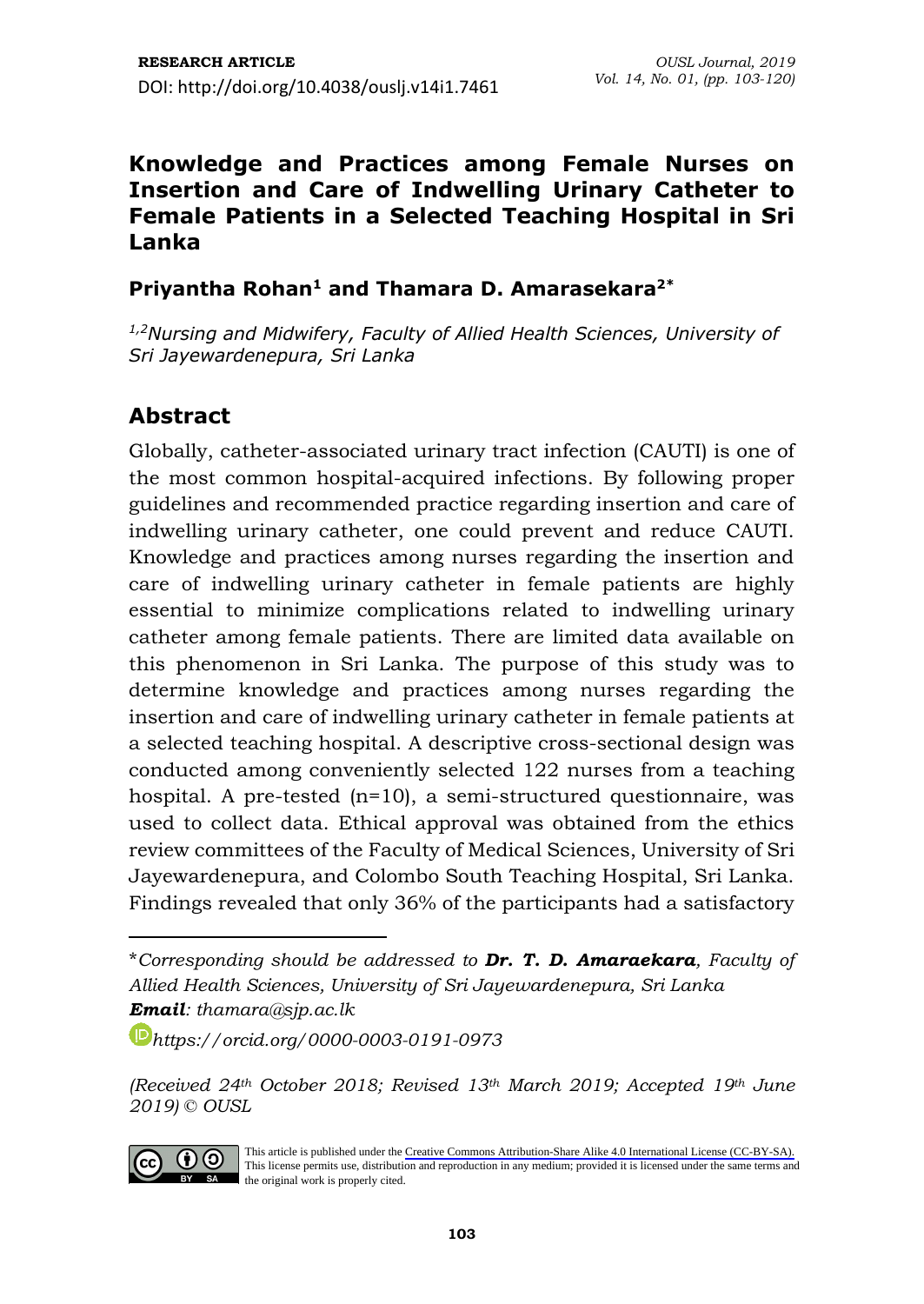level of knowledge on indwelling urinary catheter insertion. Most of the participants (79.5%) had a satisfactory level of practices regarding indwelling urinary catheter insertion. Majority of the participants (82%) had an unsatisfactory level of knowledge regarding indwelling urinary catheter care. Most of the participants (78.7%) had a satisfactory level of practices regarding indwelling urinary catheter care. In conclusion, the majority of the participants had an unsatisfactory level of knowledge regarding indwelling urinary catheter insertion and care. There is a need for education on indwelling urinary catheterization and care for nurses in Sri Lanka.

**Keywords**: Nurses, Knowledge, Practices, Catheter care, Sri Lanka

# **Introduction**

A urinary catheter is an important medical device. The purposes of urinary catheters are many. For example, to relieve urinary retention, to monitor accurate urinary output, to instill medications, to manage and maintain urinary system during surgical procedure, to establish bladder irrigation for management of haematuria, to manage fistula and promote healing, to conduct investigative procedures, to preserve skin integrity, to monitor urine output, to relieve urinary retention and diagnosing pathology in the lower urinary tract (Urology Nursing Working Group, 2013). Urinary catheterization is used after some of the urological surgery such as distal to mid-shaft hypospadias to enable measurement of intra- and postoperative urine output and to prevent possible acute urinary retention after surgery due to swelling and pain (Hosseinpour e*t al.,* 2014).

A hospital-acquired infection (HAIs) causes serious outcomes to a patient, family and the health care system, among them, are: long duration of hospital stay, long-term disability, developing of resistance to anti-micro bacterial drugs and preventable deaths and financial inconvenience to the healthcare system (World Health Organization (WHO), 2010). The most affected site of HAIs is the urinary tract. Urinary tract infection (UTI) is the most common in HAI (Schumm and Lam, 2009). Indwelling urinary catheter (IUC) insertion is the primary cause of UTI, and this catheterization procedure gives one of the risk factors for UTI (Wickramasinghe and Dharmarathne, 2013). Urine culture is the most accurate measurement of patients having UTI or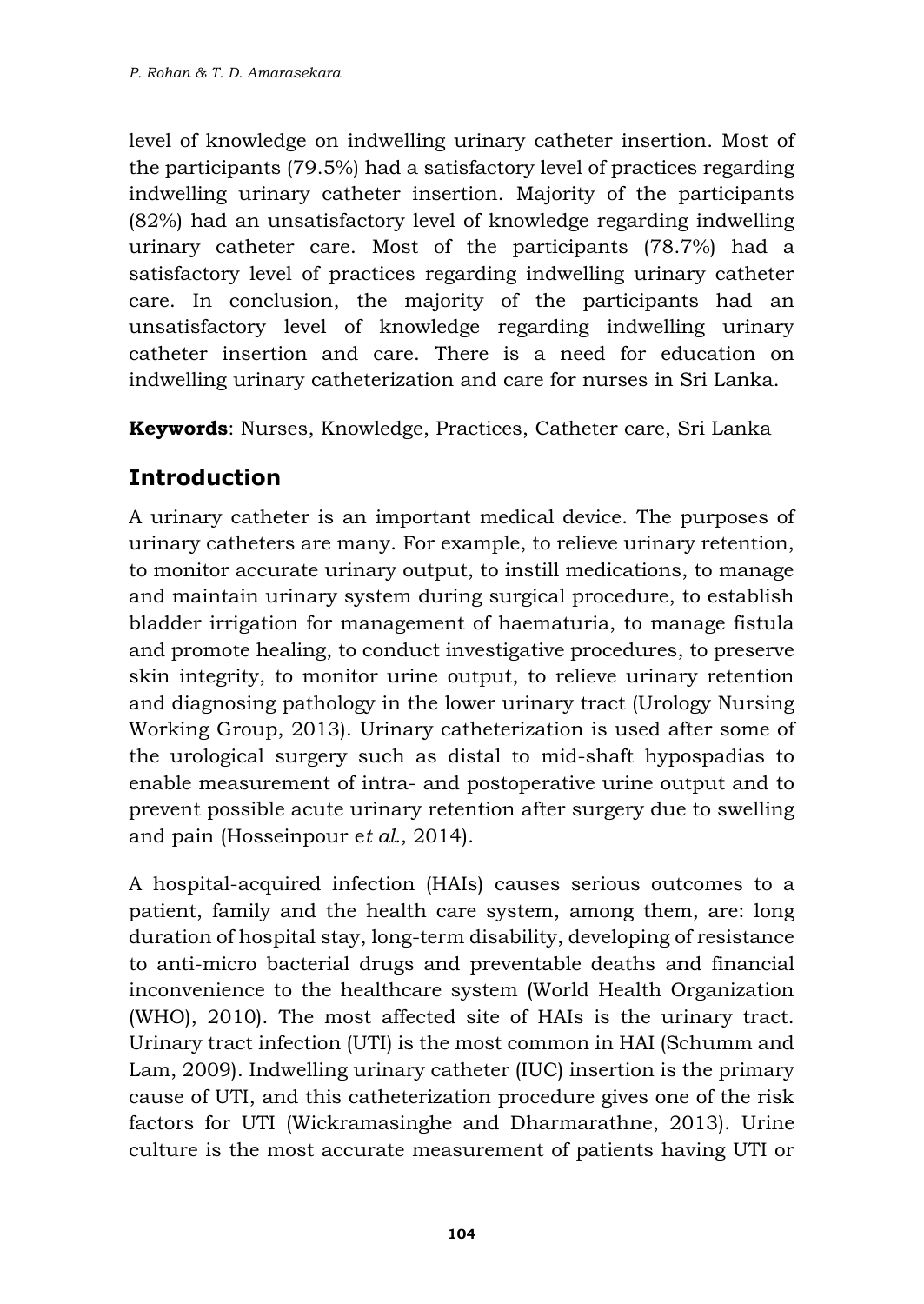not (Smelter, 2005). The rate of developing bacteriuria for a patient with IUC is 3% - 6% per day and there is a 50% chance of patients developing bacteriuria with IUC between 7 - 10 days (Pratt and Pellowe, 2010). If a patient's urine culture shows bacteriuria>10<sup>5</sup> colony forming units (CFU)/ml, it is considered a positive urine culture for non-catheterized patients. If bacteriuria shows > 10<sup>3</sup> CFU/ml, it is considered as a positive urine culture for a catheterized patient (Schumm and Lam, 2009). *Escherichia coli, Pseudomonas*, *Candida spp*, *Klebsiella and Enterococci* are major pathogens for CAUTI. After catheterization, those pathogens enter the urinary tract by the extraluminal route or by the intraluminal route (Shimna et al., 2014). Proper knowledge and practices during the insertion and care for IUC will lead to reducing CAUTI and related complications. Inserting the IUC procedure is performed under aseptic technique by qualified nursing staff (Urology Nursing Working Group, 2013). When invasive urinary catheterization is not appropriately maintained in hospitalized patients, serious adverse effects can occur, including CAUTI (Bernard *et al.*, 2012). Other than the CAUTI, long-term use of an indwelling urethral catheter can be associated with many complications like bladder spasms, hematuria, urethral erosion, urethritis, periurethral abscess, unprescribed removal, pain, fistula formation, stones, obstruction secondary to encrustation, and leakage (De Silva, 2011). CAUTIs and catheter-associated other complications can be prevented by following catheter care protocols developed from evidence-based practices (Newman, 2010).

The management of IUC including catheter insertion, removal, specimen collection and catheter care, is being mostly done by nurses. Nurses are the most responsible health care persons for urinary catheter management. Nurses are the persons who first notice about catheter-associated urinary tract infection among catheterized patients (Yoon *et al*., 2013). Majority of the female patients are urinarily catheterized by female nurses. However, IUC care for male and female patients is conducted by female nurses (Crown and Champman, 2000 cited in Govindamma, 2005).

Several preventive measures have been or observed in those requiring an indwelling catheterization. The most important infection control measure is the introduction of the closed catheter drainage system.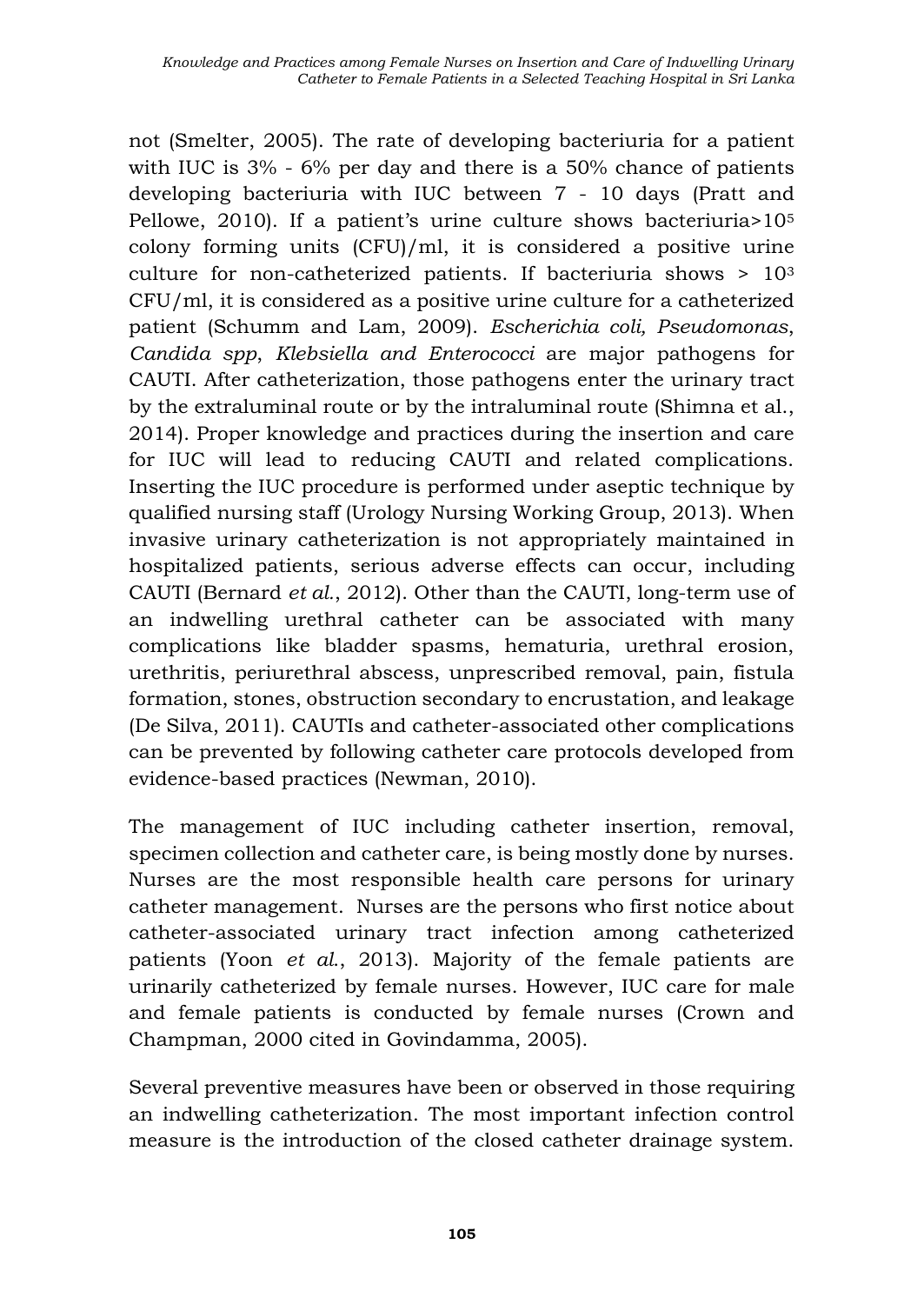In order to provide aseptic techniques during insertion and maintenance of the urinary catheter and drainage bag, health care workers wear gloves when manipulating or emptying the drainage bag and wash hands vigorously between patient contacts (Saint and Lipsky, 1999). There are several guidelines for urinary catheterization developed based on evidence. For example, CDC guidelines of the Infection Diseases Society of America (IDSA) describe various interventions for preventing CAUTI. Prevention of CAUTI has being identified through guideline-based knowledge. Healthcare workers must follow this when delivering care to the patients for prevention of CAUTI (Parida and Mishra, 2013). A nurse is the most responsible person for the prevention of CAUTI provided she follows knowledgebased practice regarding urinary catheterization and caring.

CDC documents presented more than 60 specific recommendations to prevent CAUTI. Most recommendations are for the prevention of CAUTI techniques specific to nursing practice such as the indication for insertion of catheters, a technique of insertion, management of obstruction, specimen collection, and documentation.

A study conducted by De Silva (2011) in Sri Lanka stated that urethral injuries have occurred due to several causes such as the use of the inappropriate size of the catheter, inappropriate technique of securing the catheter and inflation of the catheter insertion by untrained healthcare person. Ministry of Health statistics states that government expenditure for health was Rs 43,022 Million in 2007 and 9 per 100,000 population death occurred due to diseases of the urinary system in 2007 (Ministry of Health [MOH], 2008). Therefore, adequate knowledge and practices for insertion of urinary catheter and catheter care are paramount to reduce such consequences.

However, there is limited data available on nurses' knowledge and practices regarding the insertion and care of indwelling urinary catheter of female patients in Sri Lanka. Hence the present study is an effort to determine the knowledge and practices of nurses regarding the insertion and care of IUC. When nurses have sufficient knowledge of the insertion and care of IUC, catheter-associated complications can be reduced. This study hopes to encourage nurses to improve their knowledge and practices regarding the insertion and care of indwelling urinary catheter for female patients in Sri Lanka.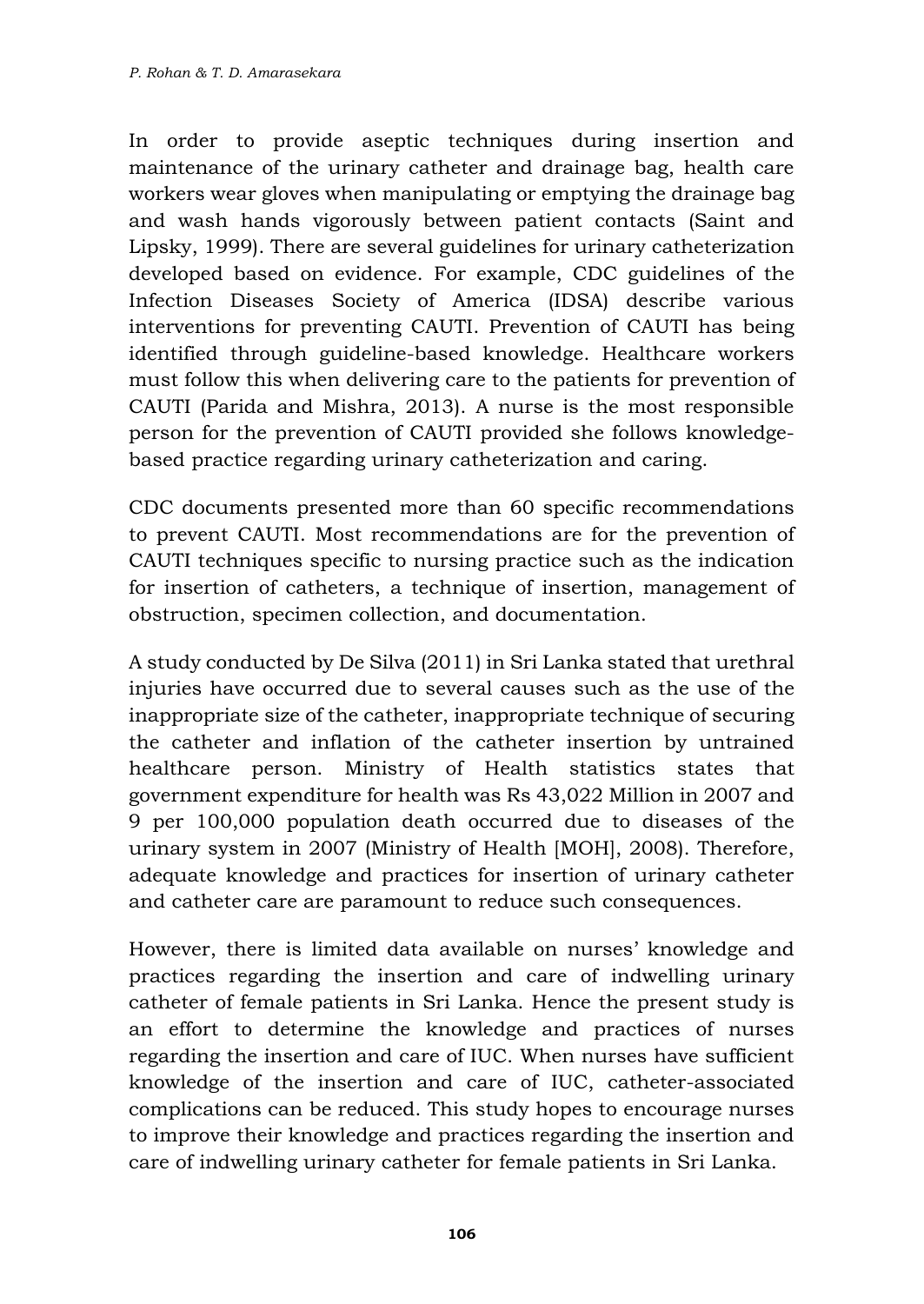# **Justification**

IUC is an important invasive procedure for acute and chronic management of a patient with urinary problems. All the indwelling urinary catheter managements include catheter care, specimen collection and catheter removal (Yoon, *et al.,* 2013). CAUTI is the most common hospital-acquired infection (HAI) (Fink, *et al.,* 2012). An indwelling urinary catheter is the major associated cause for UTI (Schumm and Lam, 2009).

On the other hand, CAUTI is a financial burden on the patient and the healthcare system. CAUTI cause to increase terms of treatment and length of hospital stay. Globally there have been many types of research done to find strategies to prevent CAUTI and to produce guidelines for all kind of catheter management including cleaning, indwelling urinary catheterization, catheter care, catheter removal and specimen collection from the urinary catheter (Lo *et al.,* 2014).

CDC and IDSA guidelines make recommendations to prevent CAUTI. Most of the catheter-related problems reported could be prevented or minimized with more attention to catheter management, early identification of problems and more evidence-based catheter practices (Wilde *et al.,* 2012). Nurses are the most responsible persons for urinary catheter management. Nurses are the persons who notice CAUTI among catheterized patients (Yoon *et al.,* 2013). Therefore, nurses' knowledge and practices regarding the insertion and care of indwelling urinary catheter are essential to reduce and prevent CAUTI. It could also reduce the duration of patients' hospital stay.

In Sri Lanka, there are more female nurses than male nurses (MOH, 2012). Annually government enrols only 5% quota for male student nurses who register with government nursing training schools. Therefore, the majority of female nurses work in male wards. Generally, in male wards, medical officers perform the urinary catheterization procedure. Female nurses do not catheterize male patients. This is because of the inadequate distribution of male nurse in male wards and also due to Sri Lanka's gender-based cultural notions. Hence in female wards, female nurses are actively doing the insertion of urinary catheters and catheter care for female patients.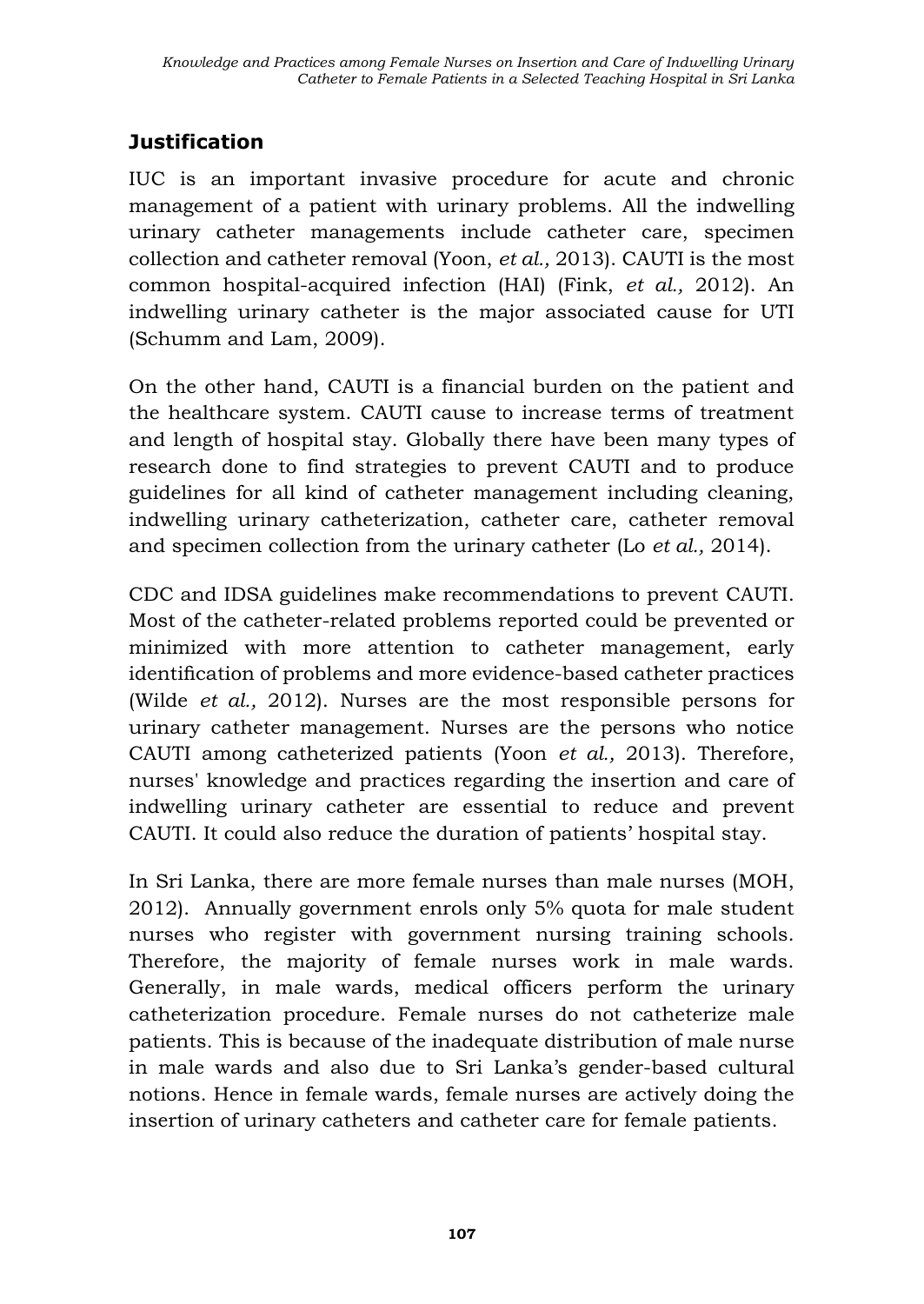Therefore, it is essential to identify whether the female nurses have adequate knowledge and practices regarding the insertion and care of indwelling urinary catheter of female patients. The findings of this study may be useful to improve nurses' knowledge and practices regarding indwelling urinary catheterization and catheter care. Furthermore, the findings will be useful to prevent or reduce hospitalacquired CAUTIs among Sri Lankan patients. Also, findings of the study may help to encourage further studies to prevent CAUTIs and improvement of guidelines for IUC insertion and infection control.

# **Aim and design**

#### **Aim**

To determine the knowledge and practices of female nurses regarding the insertion and care of indwelling urinary catheter of female patients at a selected Teaching Hospital in Sri Lanka.

#### **Design, Setting & Sample**

A descriptive cross-sectional design was used. This study was conducted at the Colombo South Teaching Hospital. Purposively selected (n=122) female nurses from wards/units participated in this study. Inclusion criteria for the participants were: female nurses who worked in female surgical, medical, gynaecological, orthopaedic wards, surgical and medical ICUs at CSTH hospital with more than three months of working experiences and who would like to participate in this study. Working experience of more than three months was needed because to get experiences on IUC insertion and catheter care. Nurses who had less than three months of experiences were excluded from the study.

#### **Data collection & data analysis**

Ethical approval was obtained from the ethics committees of the Faculty of Medical Sciences, University of Sri Jayewardenepura, CSTH, and relevant authorities. All participants were informed verbally, and in writing about the study purpose and voluntary participation was encouraged. Written informed consent was obtained from all participants, and their privacy, confidentiality and rights were protected throughout.

A self-administered questionnaire was developed by the researchers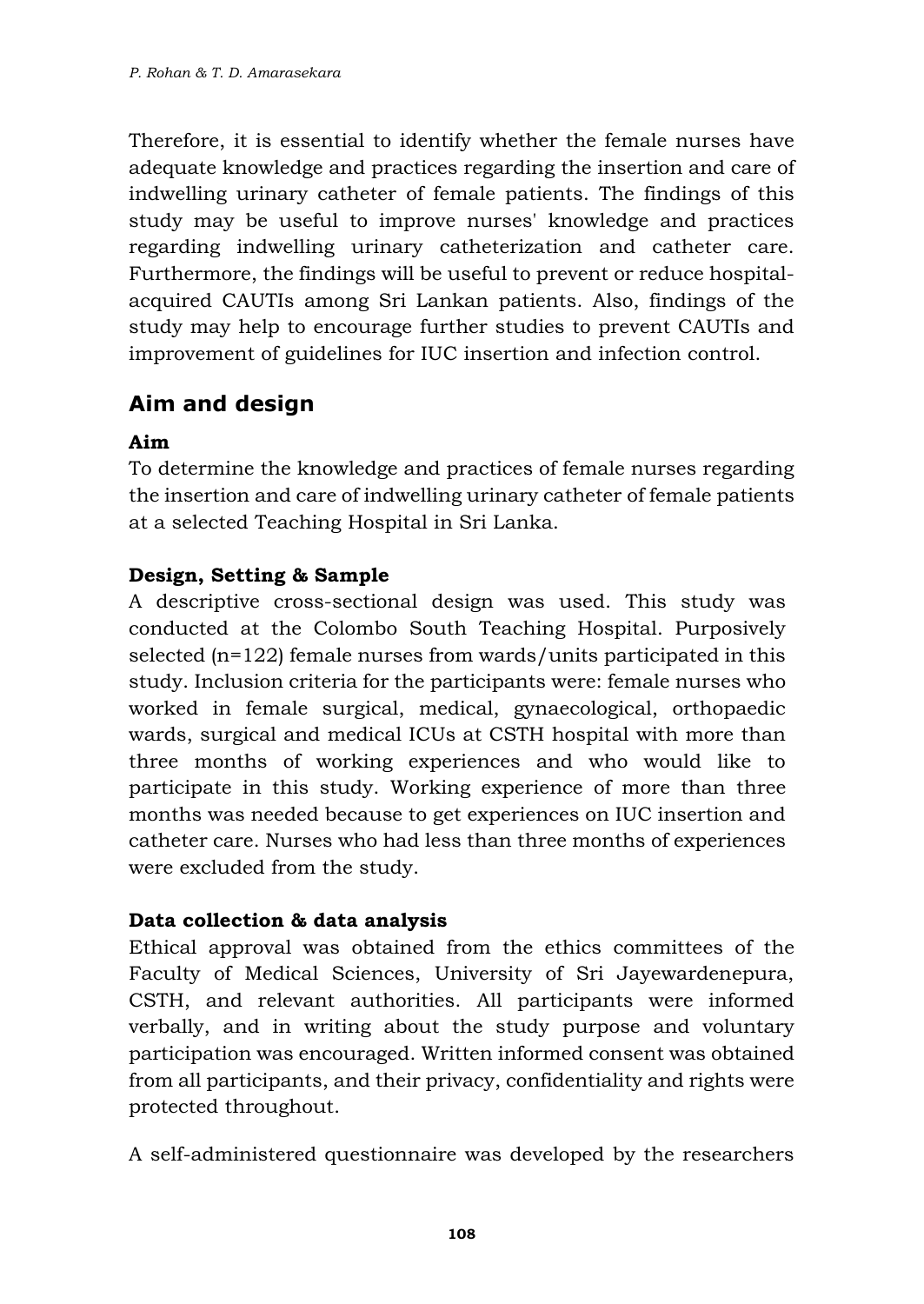based on extensive and intensive literature review. The questionnaire includes 03 sections: Section "A" included Demographics data (age, present working Ward, years of working experience, highest educational level), Section "B" included knowledge of nurses regarding insertion and care of indwelling urinary catheter of female patients and Section "C" included practices of nurses regarding insertion and care of indwelling urinary catheter of female patients. The questionnaire was pre-tested for ten staff nurses in other words, and relevant modifications were done accordingly. The questionnaire took less than 15 - 20 minutes to complete. The data were analyzed in a statistical package of social sciences (SPSS) 20<sup>th</sup> version for descriptive statistics such as frequency distribution, percentage, mean score and standard deviation.

Knowledge of nurses, regarding insertion of an indwelling urinary catheter of female patients, were assessed and for a correct answer on knowledge of insertion, 01 mark was given, for bivariate questions regarding knowledge of catheter care 01 mark was given for the correct answer and 0 for the incorrect answer. Then marks converted to a percentage and categorized into 03 groups: 0%-59% = Poor knowledge,  $60\%$  -  $72\%$  = Fair knowledge,  $73\%$  -100% = Good knowledge. Knowledge of urinary catheter care questions was given a total of 2 marks and was categorized as follows:0 - 1 marks = Unsatisfactory and total 2 marks = Satisfactory.

Practices of nurses, regarding insertion and care of indwelling urinary catheter of female patients, were assessed as follows:(a) For a correct answer on practices of insertion 01 mark was given for each correct answer, (b) For bivariate questions 01 mark was given for the correct answer and 0 for an incorrect answer regarding practices of insertion. The results were categorized into 02 groups as 0-8 Marks = Unsatisfactory,  $8 - 12$  Marks = Satisfactory. Practices on care were given a total of 3 marks, and then it was categorized as follows: 0-2 marks = Unsatisfactory, a total of 3 marks = Satisfactory

# **Findings**

## **Demographic characteristics of the participants**

According to Table-1, most of the participants (60.7%) were less than or equal to 30 years of age (Mean=30.3). Only four participants (3.3%)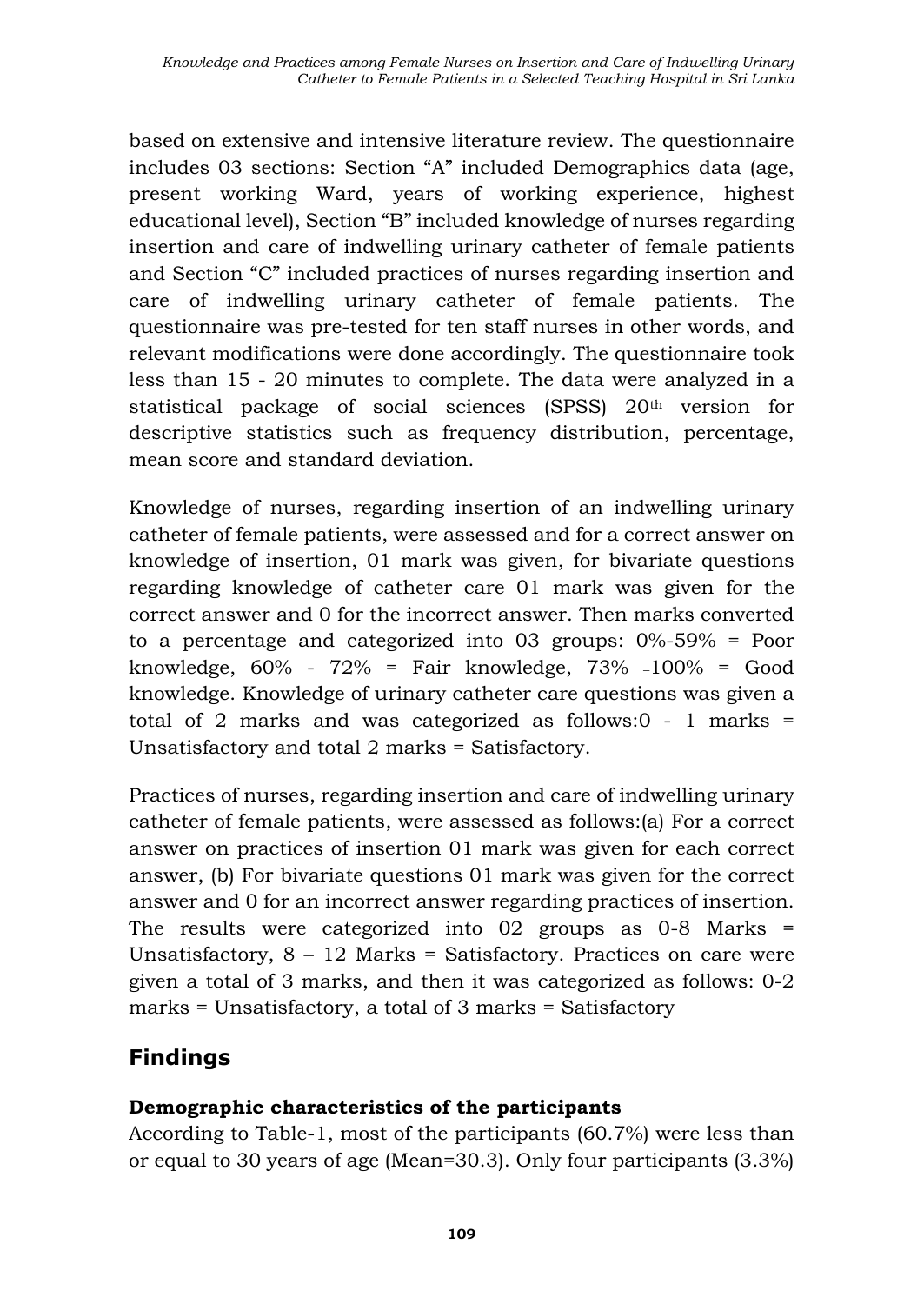were graduates, and more than half of the participants (55.7%) have 3 months – 5 years of work experience.

| <b>Characteristics</b>               | Frequency | Percentage (%) |
|--------------------------------------|-----------|----------------|
| Age (years)                          |           |                |
| Less than or equal to 30             | 74        | 60.7           |
| More than 30                         | 40        | 32.8           |
| Not mentioned                        | 8         | 6.6            |
| $Mean = 30.3$                        |           |                |
| $SD=5.0$                             |           |                |
| <b>Highest educational</b>           |           |                |
| qualification                        |           |                |
| Diploma                              | 101       | 82.8           |
| Undergraduate                        | 13        | 10.7           |
| Graduate                             | 4         | 3.3            |
| Not mentioned                        | 4         | 3.3            |
| Work experience (years)              |           |                |
| $3$ months $-5$ years                | 68        | 55.7           |
| $6 \text{ years} - 10 \text{ years}$ | 36        | 29.5           |
| $> 10$ years                         | 15        | 12.3           |
| Not mentioned                        | 3         | 2.5            |
| <b>Working unit</b>                  |           |                |
| Surgical ward                        | 33        | 27.0           |
| Medical ward                         | 27        | 22.1           |
| ICU                                  | 31        | 25.4           |
| Gynaecological ward                  | 22        | 18.0           |
| Orthopaedic ward                     | 9         | 7.4            |
|                                      |           |                |

**Table 1.** Demographic characteristics of the participants (n=122)

## **Knowledge and practices regarding IUC insertion**

Most of the participants could not correctly identify the correct answer for some questions related to knowledge on IUC insertion such as: what is catheterization procedure what is the average retention period of Foley catheter? The normal length of the female urethra is? Majority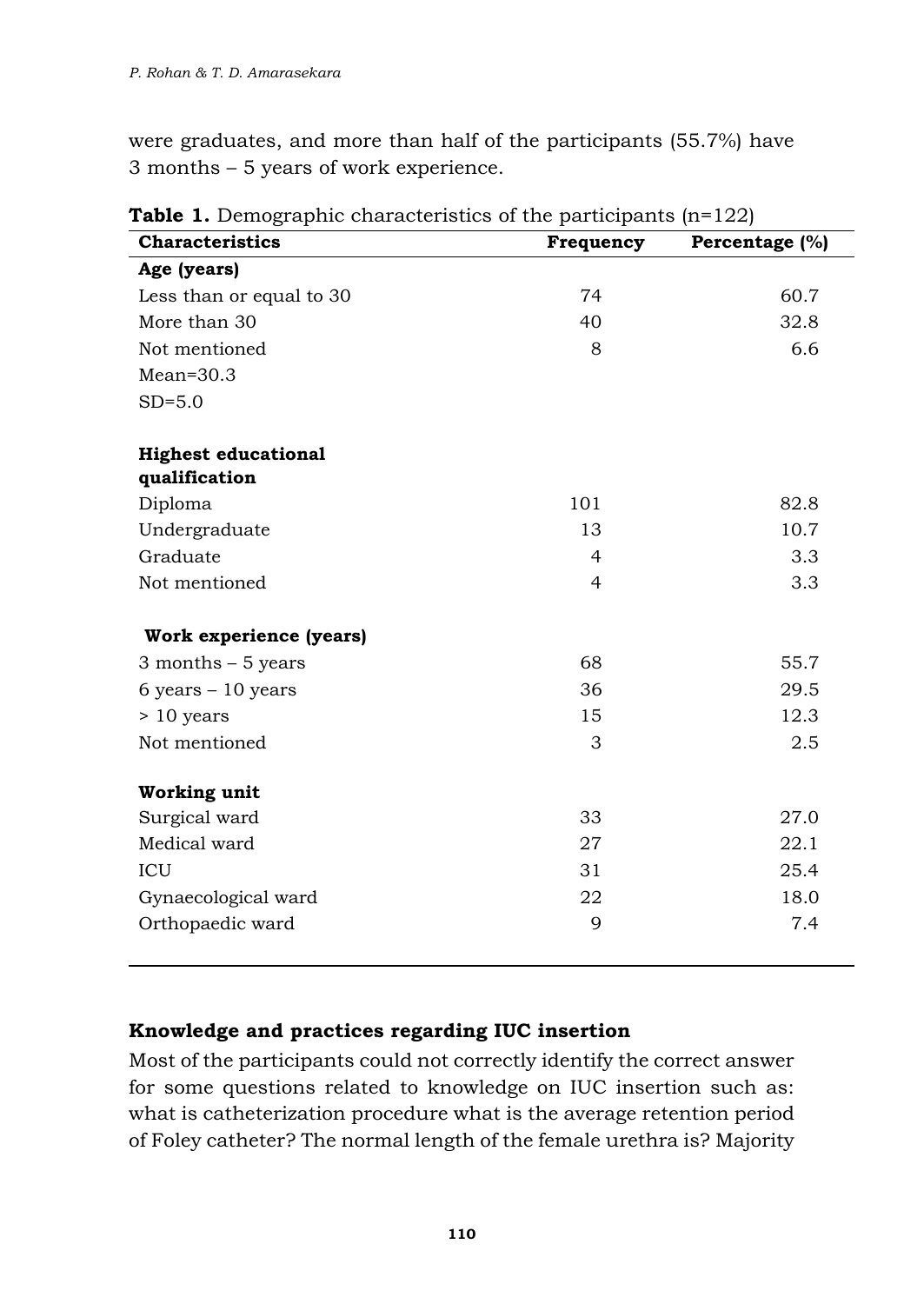of the participants (Mean=5.1, SD=0.87) identified the answer for indications for catheterization. Most of the participants (Mean=5.7, SD=1.0) identified correct answers for documentation after the catheterization

Most of the participants had (more than 50%) knowledge regarding the retained period of silicone catheter and catheter material. Majority of the participants (Mean= 103.8) correctly answered the question of indications for catheterization. Less than half of the participants (42.6%) have followed the aseptic technique before the catheterization procedure as a correct method. Nearly half of the participants (49.2%) answered in the positive for following handwashing technique before the catheterization procedure. Most of the participants (Mean= 86.5) had good practices regarding documentation after the IUC insertion. Participants' knowledge level on indwelling urinary catheter insertion was mostly (36.1%) in the Fair Category (Table 2). Most of the participants (79.5%) had a Satisfactory Level of practices regarding indwelling catheter insertion (Table 3).

| Category       | Frequency | $\%$ |  |
|----------------|-----------|------|--|
|                |           |      |  |
| Poor knowledge | 38        | 31.1 |  |
|                |           |      |  |
| Fair knowledge | 44        | 36.1 |  |
|                |           |      |  |
| Good knowledge |           | 32.8 |  |
|                |           |      |  |

**Table 2.** Overall knowledge of IUC insertion (n=122)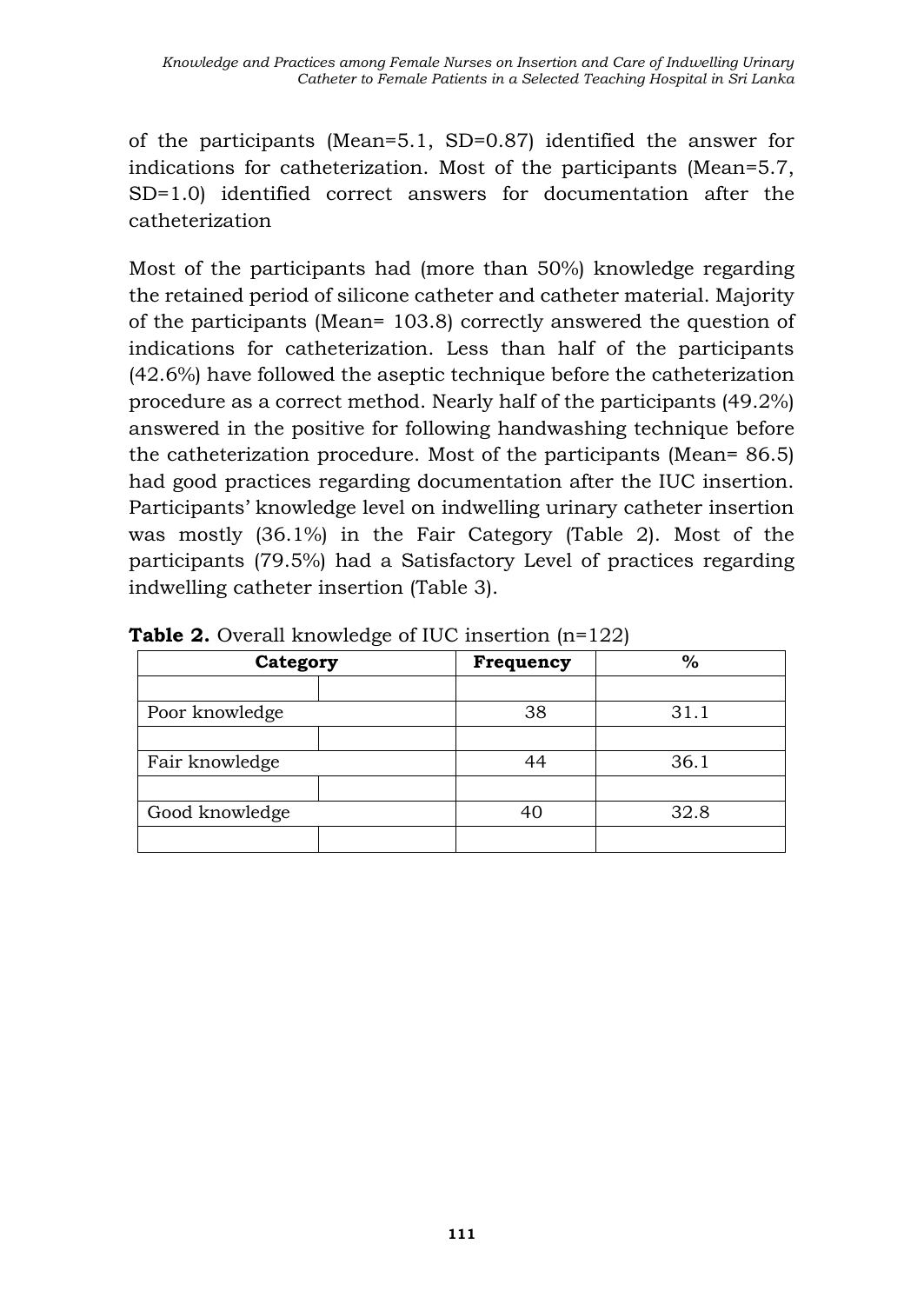| Category       | Frequency | $\%$ |
|----------------|-----------|------|
| Satisfactory   | 97        | 79.5 |
| Unsatisfactory | 25        | 20.5 |

**Table 3. - the Overall level of practices regarding IUC insertion (n=122)**

Most of the participants (63%) who work in the medical wards had a good level of knowledge regarding the insertion of the indwelling urinary catheter. In gynaecological wards, only one subject had good knowledge level regarding IUC insertion. In orthopaedic wards, there was not any subject who possessed good knowledge regarding the insertion of the indwelling urinary catheter. In terms of practices of indwelling urinary catheter insertion, there was a big difference between a Satisfactory Level (7.4%) and Unsatisfactory (92.6%) within medical wards.

In relation to work experience, there was a good level of knowledge regarding IUC insertion among participants (52.8%) who had 6-10 years of work experience. Most of the participants who had 3 months – 5 years of work experience had fair knowledge (41.2%) regarding IUC insertion. All most all participants (100%) who were graduates had a good knowledge regarding indwelling urinary catheter insertion.

### **Knowledge and practices regarding IUC care**

Most of the participants could not correctly identify the exact answer of the questions on knowledge regarding indwelling urinary catheter care. Less than one-third of the subject (Mean=28.7%) knew regarding IUC care. More than half of the participants (59%) had poor practices regarding the frequency of catheter care per day. Most of the participants (82%) were at the unsatisfactory level of knowledge regarding indwelling urinary catheter care (Table 4). Majority of participants (78.7%) had a satisfactory level of practices regarding indwelling urinary catheter care (Table 5).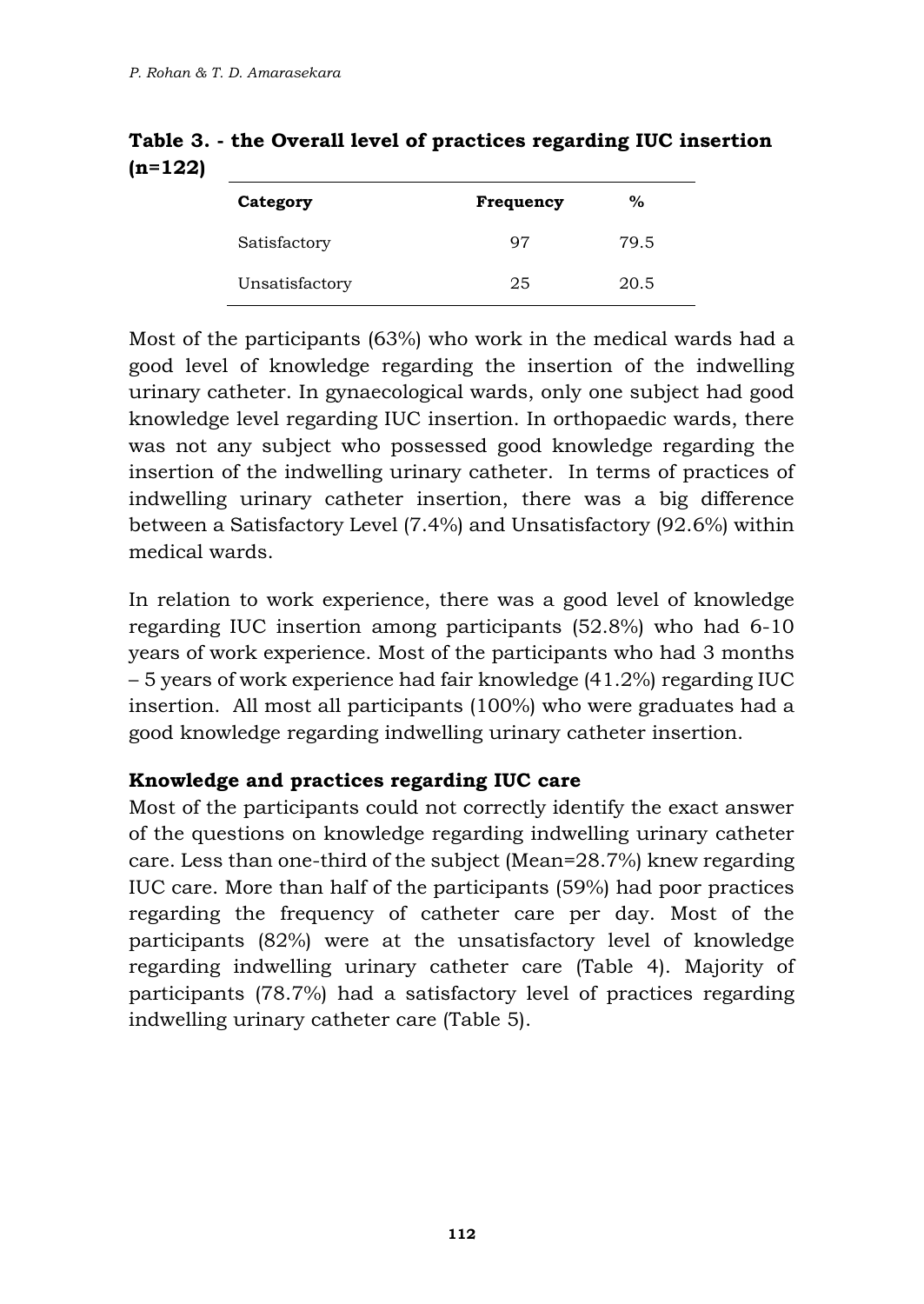| Category       | Frequency | %  |
|----------------|-----------|----|
| Satisfactory   | 22        | 18 |
| Unsatisfactory | 100       | ຂາ |

**Table 4.** Overall level of knowledge regarding IUC care (n=122)

**Table 5.** Overall level of practices regarding IUC care (n=122)

| Category       | <b>Frequency</b> | $\%$ |
|----------------|------------------|------|
| Satisfactory   | 96               | 78.7 |
| Unsatisfactory | 26               | 21.3 |

## **Discussion**

A total of 122 participants took part in this study from selected wards and ICUs. The response rate was 66.6%. Most of the participants (60.7%) were less than or equal to 30 years of age. Majority of the participants (55.7%) had three months to 5 years of work experience. Almost 82.8% of the study population had a diploma as their highest educational qualification. In Sri Lanka government nurses were recruited as a diploma nurse after the training at Nurses' Training Schools. This could be due to the busy schedule; it is not possible for nurses to find the time to do their higher studies.

### **Knowledge and practices regarding IUC insertion**

More than one-third of the participants (36.1%) had fair knowledge level regarding IUC insertion. One-third of the participants (32.8%) had good knowledge level regarding IUC insertion. Almost more than three quarters (79.5%) were in a satisfactory level of practices regarding IUC insertion and less than one quarter (20.5%) were in an unsatisfactory level of practices. As noted in a recent Robert Wood Johnson Foundation summary, nurses' preferences and judgments are in a high position in decisions on insertion and maintenance of urinary catheters (Kurtzmann, 2007). Therefore, nurses' knowledge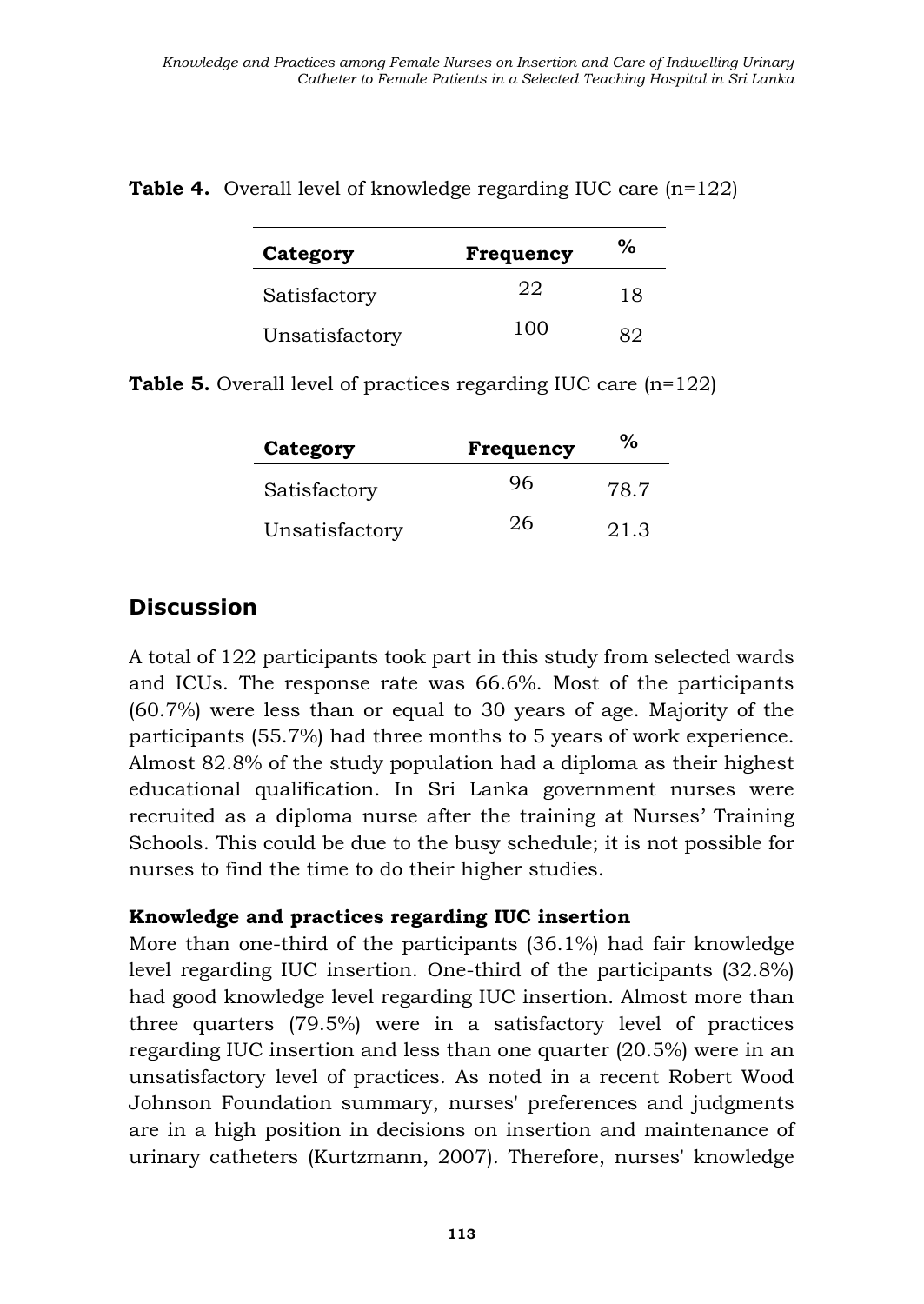and practices regarding IUC insertion need to be at a good level.

IUC insertion is a sterile and invasive procedure (Bernard *et al.,* 2012). A study done at Bangalore to evaluate the effectiveness of integrated catheter care pathway package regarding indwelling urinary catheter care, on knowledge of staff nurses in a selected hospital had been summarized that urinary catheters must be inserted using sterile equipment and an aseptic technique (Fernandes, 2014). In the present study, more than half of the participants (63.2%) did not know that the catheterization is a sterile and invasive procedure. This may be the main factor for CAUTIs.

More than half of the participants (55.7%) did not know the retained period of Foley catheter. A study done in a tertiary care centre in Thailand revealed that once inserted urinary catheter in hospitalized patients remained in place, even the indication for its use ends (Apisarnthanarak *et al*., 2007). Another one done at Rush University Medical Centre, to implement and evaluate the efficacy of an intervention to reduce catheter-associated urinary tract infections, revealed that once inserted, catheters tend to remain in place after appropriate indications end. That research found that overall, 32% of the catheter device days were considered inappropriate (Elpern, 2009). As per the findings of the present study, it could be argued that such incidents happened to be due to insufficient follow up of guidelines available in hospitals for health care workers. Usually, Foley catheters are used in government sector without knowing the exact retained period, which would be a problem regarding IUC caring, and also it leads to CAUTI.

Half of the participants (46.7%) knew the correct practices and used 12-14 size urinary catheters for female patients. Less than half of the participants (45.1%) mentioned 14-18 size urinary catheters for female patients. This would be another unnecessary problem due to the use of the inappropriate size of IUC. A study conducted by De Silva (2011) in Sri Lanka showed that using inappropriate indwelling catheter sizes cause a mechanism of injury due to pressure necrosis. In contrast to the current study findings, another study was done in Bangalore) among staff nurses in a selected hospital revealed that most of the nurses were not aware of the different sizes of catheters used for different age groups (Elpern, 2009).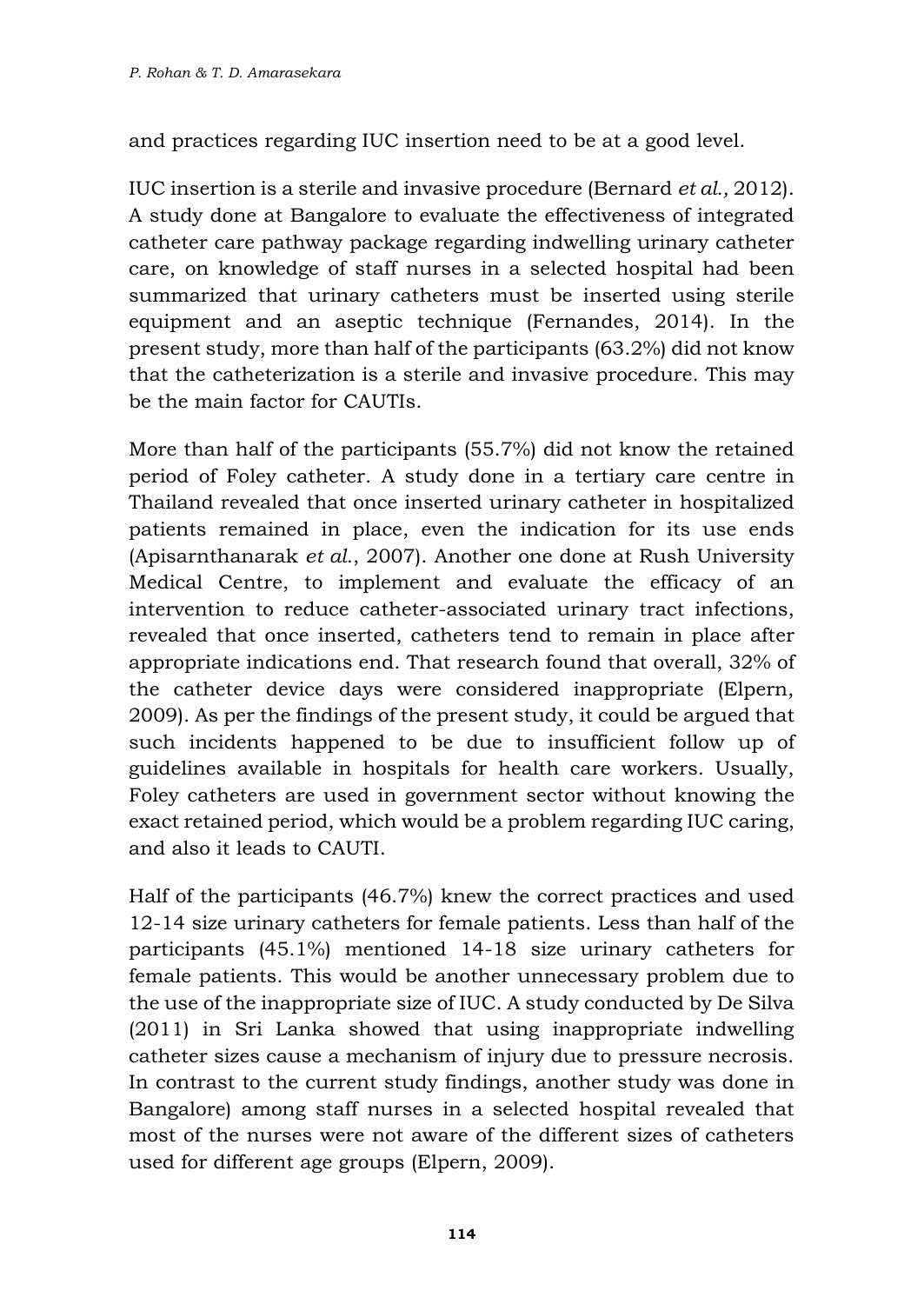Majority of the participants correctly knew indications (mean=5.1±0.87) for catheterization. Therefore, nurses had good knowledge of indications regarding IUC insertion. These findings contrast to a study of Jane, (2015) who done a study in tertiary care hospital in India to assess knowledge and attitude among doctors and nurses regarding indication for catheterization. It revealed that the overall the knowledge of doctors was significantly better than nurses in identifying the indications for catheterization ( $p < 0.05$ , doctors mean= 8.47±0.710, nurses mean= 6.57±0.908) (Jane et al., 2015). In the present study almost all the participants identified the acute and chronic urine retention (94.3%) to monitor urine output (86.9%) and also for presences of pressure sore and patients with incontinence (97.5%) as indications for catheterization. A study done in India among nurses and doctors in a tertiary care hospital revealed that more than one-third of the urine output monitoring in a urine sample for a culture sensitivity was a valid indication for catheterization (Jane, et al., 2015). A study conducted in the United Kingdom revealed that majority (89.6%) of the patients were catheterized according to the IDSA guideline indications (Cheema *et al.,* 2012).

In the present study, most of the participants (Mean=86.5) had good practices regarding documentation after the IUC insertion. Proper documentation after the IUC insertion will help to identify when the catheter should be removed or changed. Study conduct in the United States of America revealed that the majority (87%) of nurses documented their cases after the catheterization (Robinson et al., 2007). Another study conducted by Harley *et al*. (2011) showed that if there was proper documentation, it could lead to a reduction in duration (mean =4.9  $\pm$  5.3, range 1-21 days) of the catheterization.

### **Knowledge and practices regarding IUC care**

In the present study, the majority of the participants (82%) had an unsatisfactory level of knowledge regarding IUC care. There were more than three quarters (78.7%) of participants in a satisfactory level of practices regarding IUC care. A similar study conducted by Govindamma (2005) in India to assess the knowledge and practice of staff nurses regarding the care of the patient with indwelling urinary catheter showed that 42% of staff nurses had 'excellent knowledge' and 58% staff nurses had 'good knowledge' regarding indwelling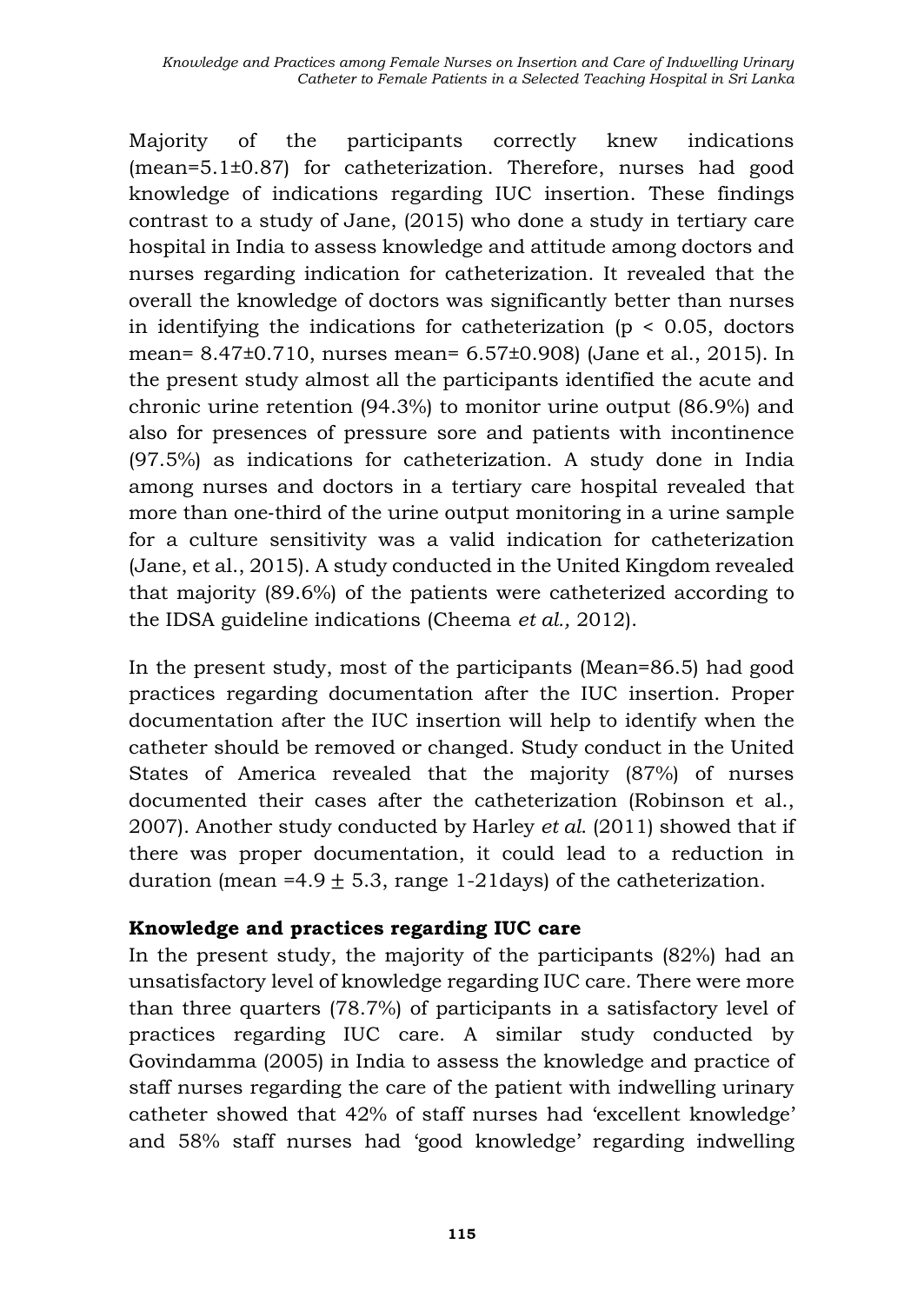catheter care. When compared with that study, the current study findings are higher than the results of knowledge as well as practices of urinary catheterization. A study conducted in Southeast Michigan showed that the majority of nurses (57%) had a good level of practices regarding catheter care (Mody *et al*., 2010).

Concerning urinary catheter care, the study conducted among healthcare workers to assess the knowledge of recommended urinary catheter care practices in Southeast Michigan revealed that majority of respondents (85%) were aware of recommendations, such as cleaning the catheter site regularly (Mody, et al., 2010). In contrast with those findings, the current study showed that only 50 nurses (41%) knew the correct answer for the frequency of catheter care per day. Mody *et al*. (2010) showed that 35% of health care workers know about regular changes in the catheter bag. According to the present study, less than one-third of the participants knew when a urine bag should be changed in none high-risk unit (30.3%) and high-risk unit (27%). Lack of knowledge on the exact time duration to change the urinary bag could lead to unnecessary infections. This result may be an indication of one of the facts for CAUTI.

# **Conclusions**

In conclusion, CAUTI is one of the most HAIs. This is preventable if correct indications for catheterization, correct practices for catheter care and other preventive measure are followed attentively. Nurses are the most responsible parties for catheter management. Purpose of the current study was to determine the knowledge and practices of nurses regarding the insertion and care of indwelling urinary catheter in female patients. Findings of this study indicate that more than a quarter of the nurses (31.1%) had poor knowledge regarding indwelling urinary catheter insertion. Majority of the nurses (82%) had an unsatisfactory level of knowledge regarding indwelling urinary catheter care. Findings highlight a need for improvement of knowledge regarding urinary catheter care among nurses. This study can be improved by modifying the present study to overcome the discussed limitations. There is a need to develop proper guidelines regarding indwelling urinary catheterization and care for nurses in Sri Lanka. Regular practising of updating guideline will help to improve nurses'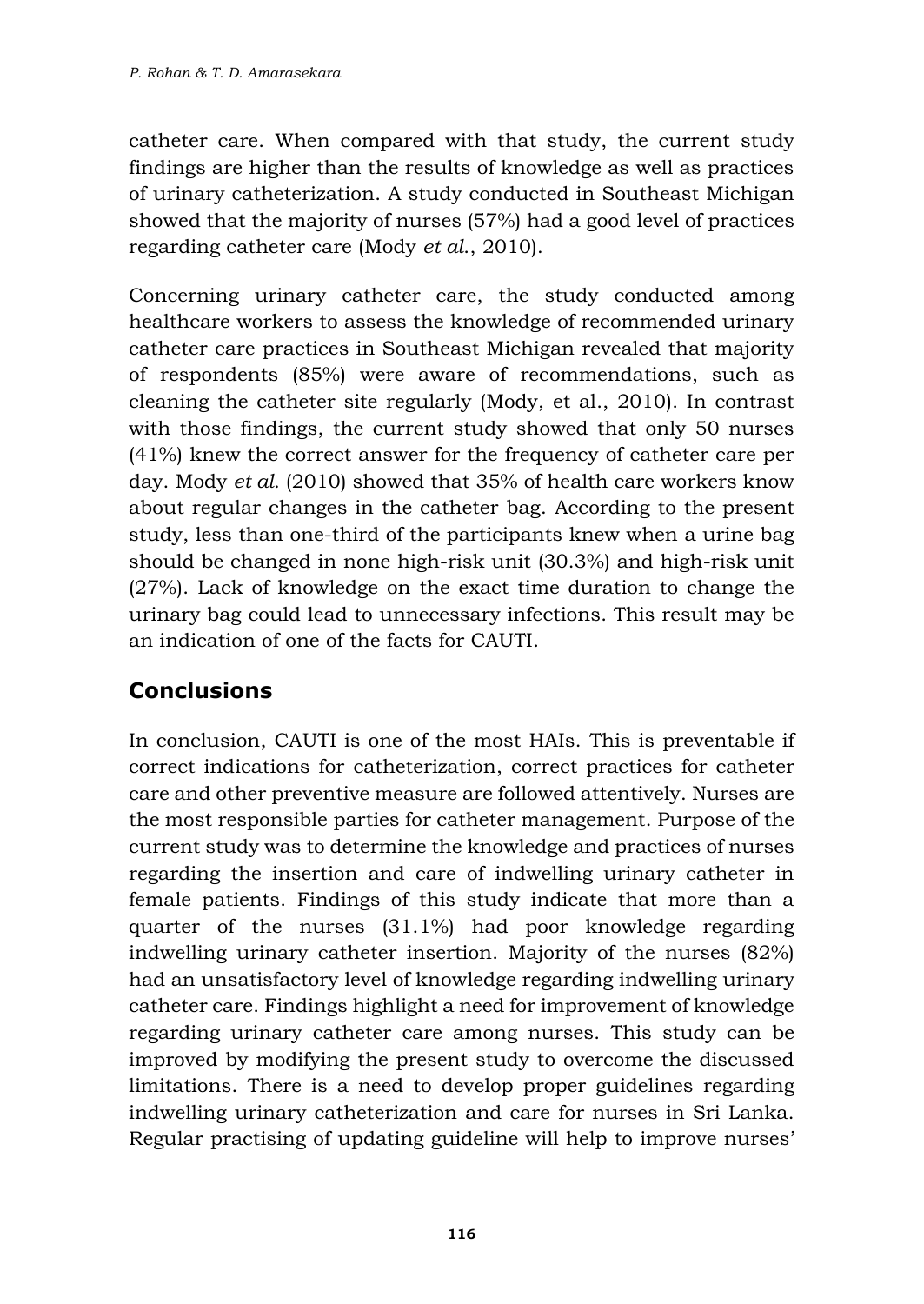knowledge regarding indwelling urinary catheter insertion and care in Sri Lanka.

# **Limitations**

The study was conducted in only one hospital, which was not enough to generalize the whole nurses' knowledge and practices of nurses regarding the insertion and care of indwelling urinary catheter of female patients in Sri Lanka.

# **Acknowledgements**

The authors thank all participants for their time and commitment to this study.

# **References**

- Apisarnthanarak, A., Thongphubeth, K., Sirinvaravong, S., Kitkangvan, D., Yuekyen, C., Warachan, B., Warren, D.K., Fraser, V.J. (2007). Intervention to remove unnecessary urinary catheters in Thailand. *Infection control and hospital epidemiology.* http://doi:10.1086/518453
- Bernard, M. S., Hunter, K. F. & Moore, K. N., (2012). A Review of Strategies to Decrease the Duration of Indwelling Urethral Catheters and Potentially Reduce the Incidence of Catheter-Associated Urinary Tract Infections. *Urologic Nursing*. http://www.goapic.org/documents/2013/foley.pdf
- Cheema, M. R., Shuaib, F. R. & Barrett, J. A., (2012). The practice of urinary catheterization and knowledge in junior staff: a quality control study. *Dove press*. http://doi.org/10.2147/CA.S25554
- De Silva, W. A. S. (2011). A devastating complication of the long-term indwelling catheter. *Anuradhapura Medical Journal*. http://dx.doi.org/10.40338/amj.v5i1.5783
- Elpern, E. H., Killeen, K., Ketchem, A., Wiley, A., Patel, G., Pharm, D. & Omar Lateef, O., (2009). Reducing the use of indwelling urinary catheters and associated urinary tract infections. *American journal of critical care.*  http://doi:10.4037/ajcc2009938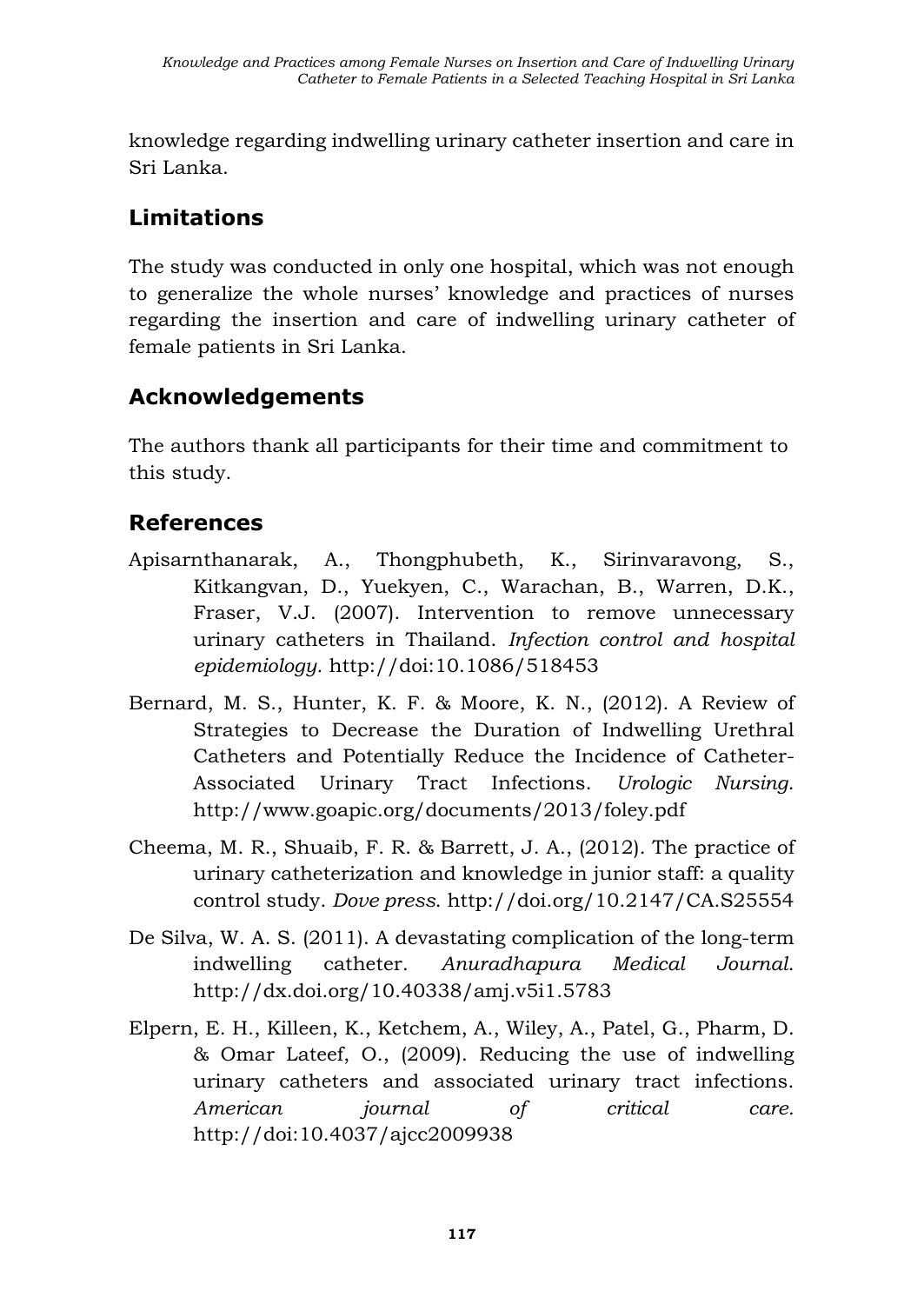- Govindamma, N. K., 2005. *Assess the knowledge and practices of staff nurses regarding the care of patients with an indwelling catheter*. [pdf]: Rajiv Gandhi University of Health Science. Retrieved August 05, 2016, from http://14.139.159.4:8080/jspui/bitstream/123456789/3212 /1/Govindamma.pdf
- Harley, G., Yeo, A. L., Stuart, R. L. M. F. P. & Dendle, C. M. F. G., (2011). A Real-Life Snapshot of the Use and Abuse of Urinary Catheters on General Medical Wards. *Infection Control and Hospital Epidemiology,* 32**,** 1216-1218. http://doi[:10.1086/662625](https://doi.org/10.1086/662625)
- Hosseinpour, M., Noori, S., Amir-Beigi, M., Pourfakharan, M. H., Ehteram, H. & Hamsayeh, M. (2014). *Safety of latex urinary catheters for short time drainage*. http://doi: 10.4103/0974- 7796.134257
- Kurtzman, E. (2007). *A summary of the impact of reforms on the hospital inpatient prospective payment system (IPPS) on nursing services*. [pdf] Washington: Robert Wood Johnson Foundation. Retrieved July 20, 2015, from http://www.rwjf.org/files/research/ippswhitepaper2007.pdf
- Lo, E., Nicolle, L. E., Coffin, S. E., Gould, C., Maragakis, L. L., Meddings, J., Pegues, D. A., Pettis, M., Saint, S. & Yokoe, D. S., (2014). Strategies to Prevent Catheter-Associated Urinary Tract Infections in Acute Care Hospitals: 2014 Update. *Chicago Journals*, [e-journal] 35(5), pp. 464-479. http://doi[:10.1086/675718](https://doi.org/10.1086/675718)
- Ministry of Health, (2012). *Annual Health Bulletin*. [pdf] Medical Statistics Unit Ministry of Health. Retrieved July 23, 2016, from http://203.94.76.60/health/eng/publications/Annual%20He alth%20Bulletin%20 %202012.pdf
- Ministry of Healthcare & Nutrition (2008). *Sri Lanka Health at a glance.* Retrieved May23, 2015, from http://www.statistics.gov.lk/Newsletters/Health%20Bulletin( Medical%20Stat).pdf

Mody, L., Saint, S., Galecki, A., Chen, S. & Krein, S. L., (2010).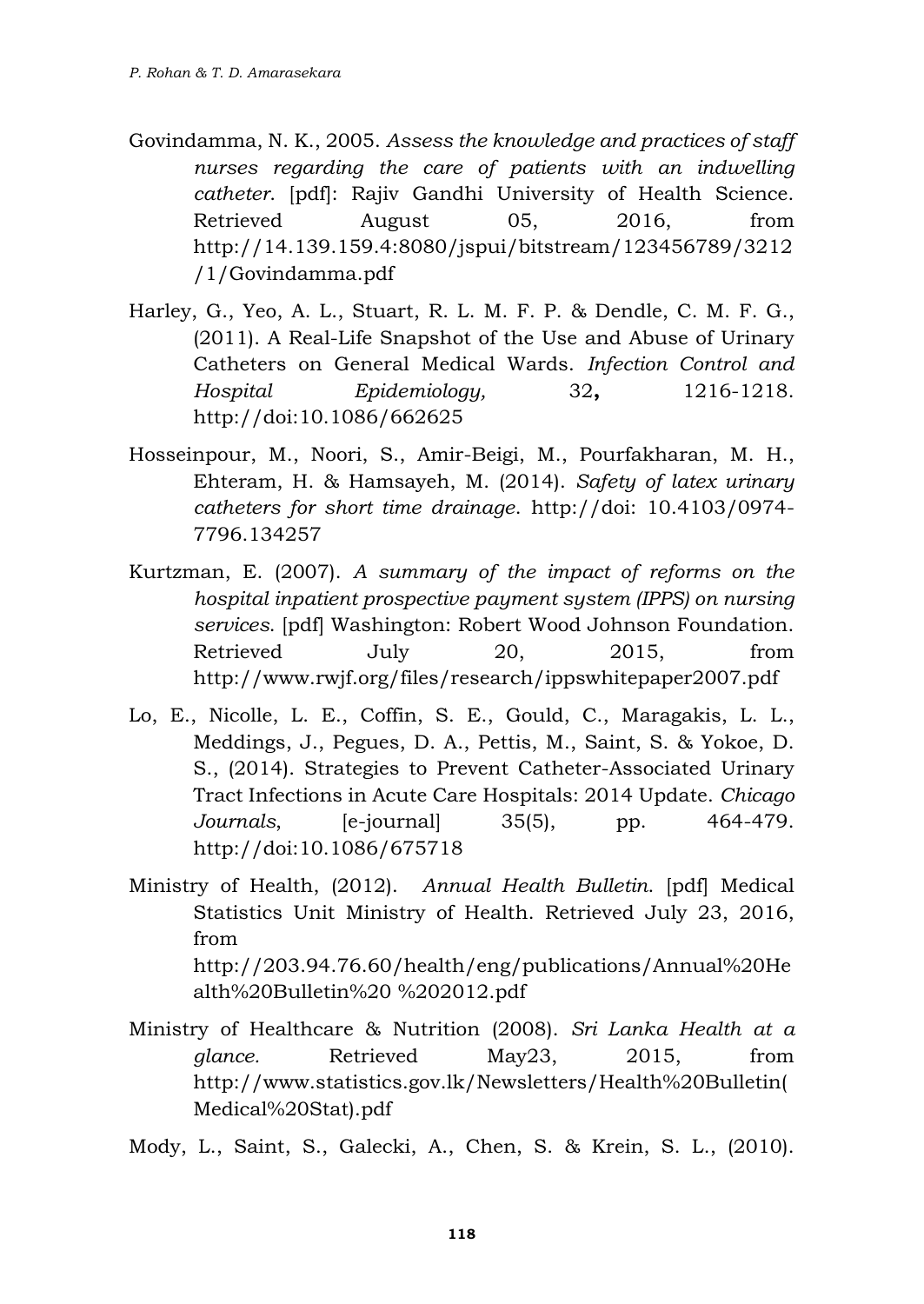Knowledge of Evidence-Based Urinary Catheter Care Practice Recommendations Among Healthcare Workers in Nursing Homes. *Journal of the American Geriatrics Society*. http://doi[:10.1111/j.1532-5415.2010.02964.x](https://doi.org/10.1111/j.1532-5415.2010.02964.x)

- Newman, D. K. (2010). *Prevention and Management of Catheter-Associated UTIs*. Retrieved July 29, 2014, http://www.idse.net/download/UTI\_IDSE10\_WM.pdf
- Parida, S. & Mishra, S. K. (2013). Urinary tract infections in the critical care unit: A brief review. *Indian Journal of Critical Care Medicine,* 17(06), 370-374. http://doi[:10.4103/0972-](https://doi.org/10.4103/0972-5229.123451) [5229.123451](https://doi.org/10.4103/0972-5229.123451)
- Pratt, R. & Pellowe, C. (2010). Good practice in the management of the patient with urethral catheters. *Nursing Older People*, 22 (8), 25-29. http://doi[:10.7748/nop2010.10.22.8.25.c7994](https://doi.org/10.7748/nop2010.10.22.8.25.c7994)
- Robinson, A., Allen, L., Barnes, M. R., Berry, T. A., Foster, T. A., Friedrich, L. A., Holmes, J. M., Mercer, S., Plunkett, D., Vollmer, C. M. & Weitzel, T., (2007). Development of an Evidence-Based Protocol for Reduction of Indwelling Urinary Catheter Usage. *MEDSURG Nursing*. Retrieved August 14, 2016, from http://lib.sjp.ac.lk/resourses/onlinej.html
- Saint, S. & Lipsky, B. A. (1999). Preventing Catheter-Related Bacteriuria. *Arch Intern, Med.* 159, 800-808.
- Schumm, K. & Lam, T. B. L. (2009). Types of urethral short-term voiding problems in hospitalized adults: a short version Cochrane Review. *Sri Lanka Obstetrics and Gynaecology*. http://doi[:10.1002/14651858.CD004013.pub3](https://doi.org/10.1002/14651858.CD004013.pub3)
- Urology Nursing Working Group, 2013. *Female Urethral Catheterisation*. Chatswood: Agency for Clinical Innovation. Retrieved July 1, 2014, from http://www.aci.health.nsw.gov.au/\_\_data/assets/pdf\_file/00 03/191064/ACI\_Female\_IDC\_Jan13.pdf#zoom=100
- Wilde, M. H., McDonald, M. V., Brasch, J., McMahon, J. M., Fairbanks, E., Shan, S., Tang, W. & Scheid, E., (2012). Longterm urinary catheter users' self-care practices and problems. Journal of Clinical Nursing, 22, pp.356-367. http://doi[:10.1111/jocn.12042](https://doi.org/10.1111/jocn.12042)